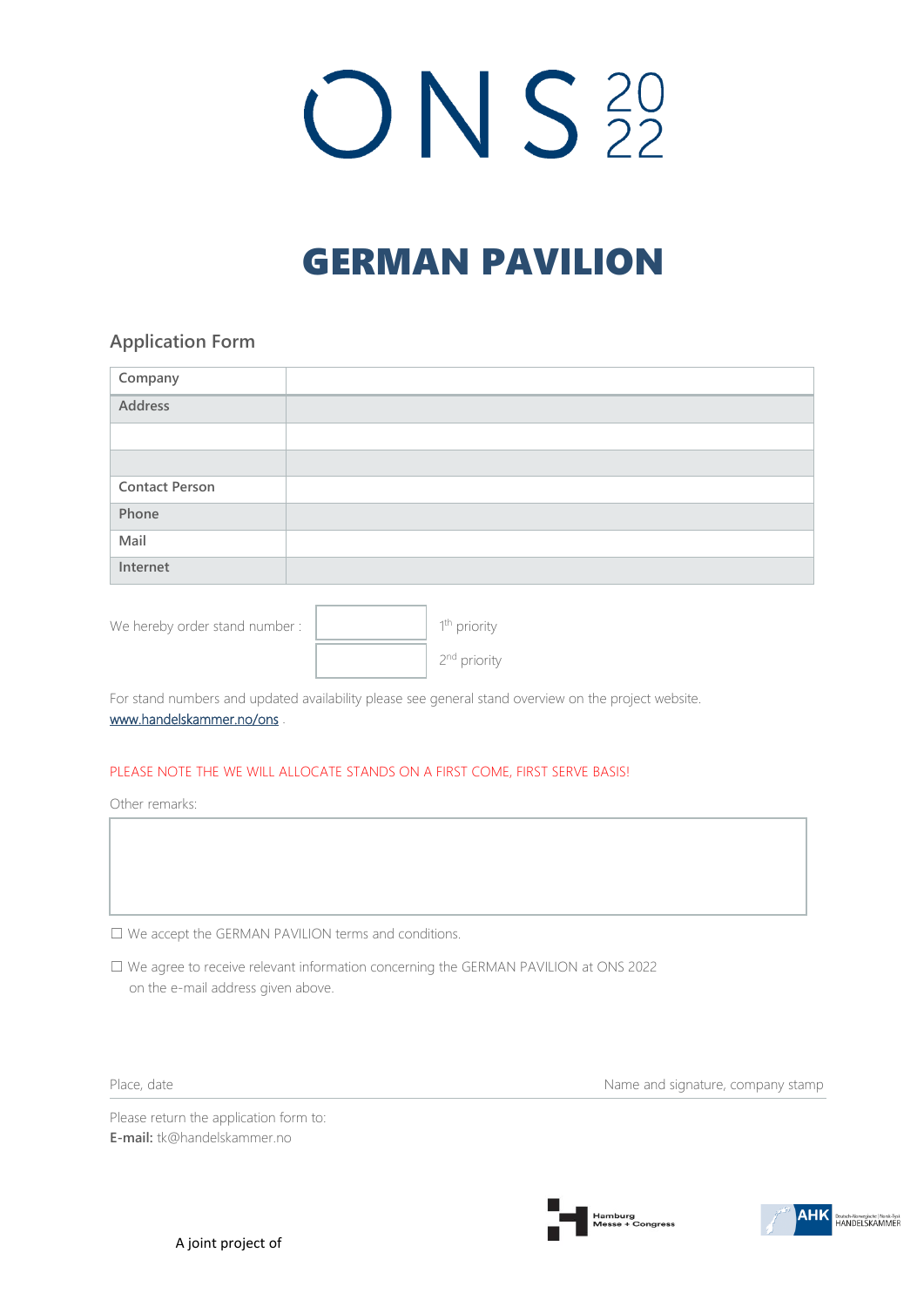# German Pavilion

**Organiser:** Deutsch-Norwegische Handelskammer Services AS (DNHKS)

Drammensveien 111 B 0273 Oslo / Norwegen

Project manager: Phone: E-mail:

Tereza Kjos +47 22 12 82 46 tk@handelskammer.no Andreas Totzauer +47 22 12 82 12 at@handelskammer.no

The GERMAN PAVILION at ONS 2022 is the place where you will meet existing and potential new clients gathering together to discuss the industry needs. For the coming edition we can offer you again an improved design and concept based on system with largely reusable parts. While maintaining a high-livel quality, this will accomodate our common responsibility in terms of sustainability. Our pavilion design guidelines will provide a strong presentation of the German energy industry.

# Services Included

- Catalogue entry in publication of trade fair organiser
- German branded stand design to draw visitors to thevilion
- Dedicated project manager and team to assist prior to and onsite at the show
- Pavilion lounge with light lunch and refreshments throughout the day
- General information desk manned at all time during the exhibition period
- Prime location in Hall 3 at the show
- Promotion of the pavilion through various activities prior to the exhibition
- 1 year of membership at the German Norwegian Chamber of Commerce (01.01.2022 31.12.2022)
- Fixed cost inclusive of stand area, high quality stand design and construction
- Uniform floor covering (dark carpet)
- White textile walls (print as surcharge)
- General lighting, 1 electrical outlet
- 1 counter, 1 bar table, 2 bar chairs, 1 waste basket
- Free registration and free listing of sub-exhibitors

As always, we will strive to make your stay with us as comfortable and rewarding as possible, providing opportunities to generate new businesses and strengthen your existing commercial and social ties.